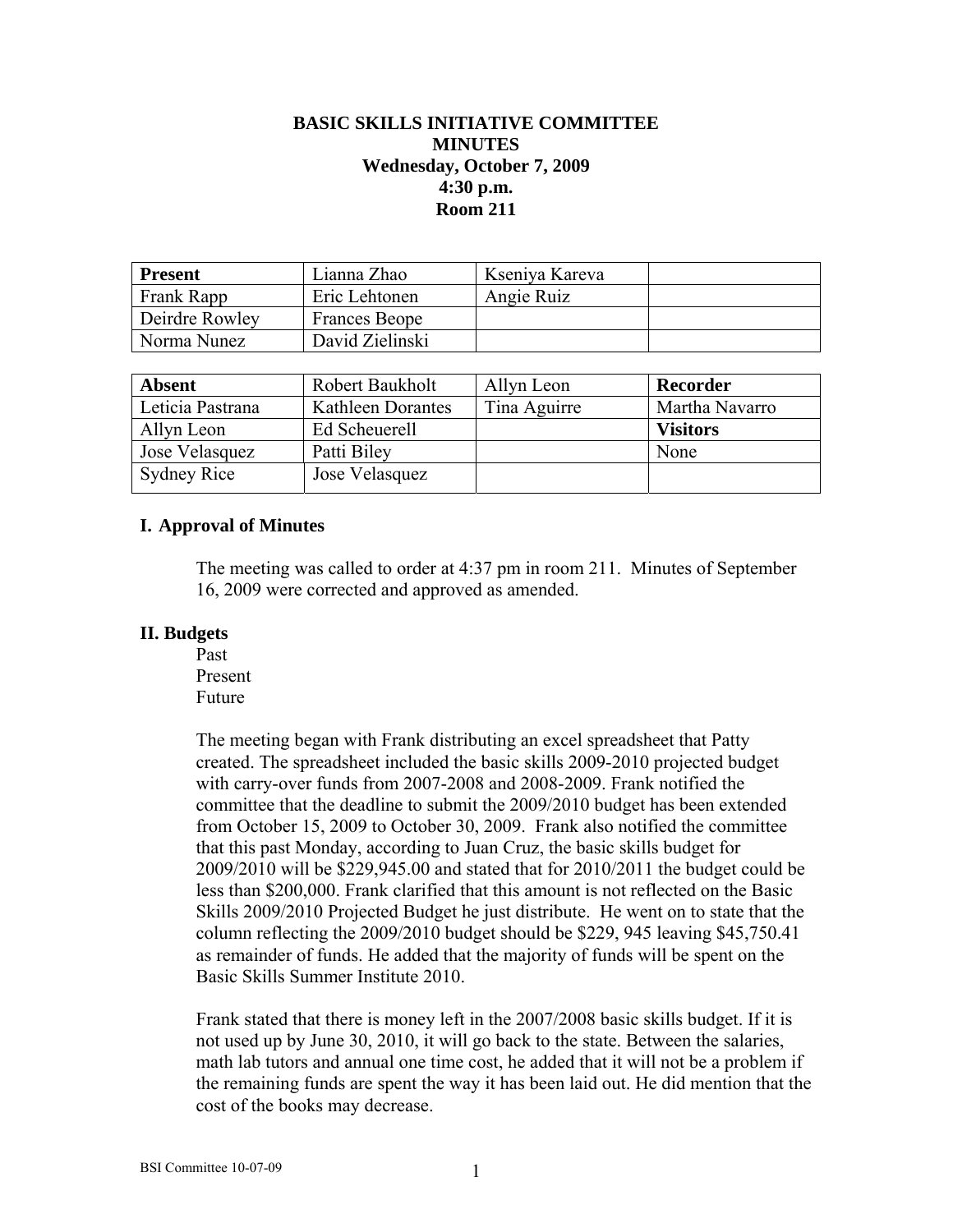The committee went on to discuss the list of old action plans, which a copy of the plan was distributed to each member present. The list contained old plans as well as new and amounts requested. They all agreed that some of the request on the list had to be eliminated and that other plans had priority. Frank notified the committee that some of the items need to be eliminated and as a committee, they all have to figure out which ones. Lianna suggested prioritizing by using a one to five scale, one being the highest and five being the lowest. Frank suggested just going through each, briefly discuss and cross out the items that are not as important. Once the committee decides which plans stay, each member will rate the plans on a scale from one to five on their own and discuss the results it in the next Basic Skills Committee meeting.

The committee agreed to leave the following items on the list to be rated on a scale of one to five and discuss at the next Basic Skills meeting:

#### **Math Workshops**

 \$275 for preparer \$165 per attendee \$food?

▪ Proposed by Allyn Leon These would fall under staff development for instructors. Ksenyia did not agree that instructors get paid to attend workshops. Frank asked the committee if Allyn's request should be placed in the "back burner." Frank also asked the committee if only the presenter should get paid. Frances asked Frank how many workshops will there be. Frank replied eight workshops, three hours each.

## **Reading Pods**

October/November \$3520 March/April/May \$5280

▪ Deidre stated that the reading pods is a definite need due to the lack of tutors in the center, which is full of students. Frank asked Deidre to explain to the committee what the reading pod is. Deirdre briefly explained that it is an interactive setting between one instructor and three to four students. Frank asked Deidre how would she rate based on the scale the committee agreed to use. David reminded Frank that it would be best to first prioritize the items before rating on a scale. Deirdre also stated that there is a piece of software that cost less than \$1000 that she would like to get but she is fine if the committee decides to remove that item from the list. Deirdre stated that aside from the Summer Success Institute, the reading lab has not received any funds. Frank asked Deirdre if any students who sign up for the reading pods can come from any class and if they fall under basic skills. Deirdre replied yes, that she is able to tell by their discussion, tutoring level and conferencing.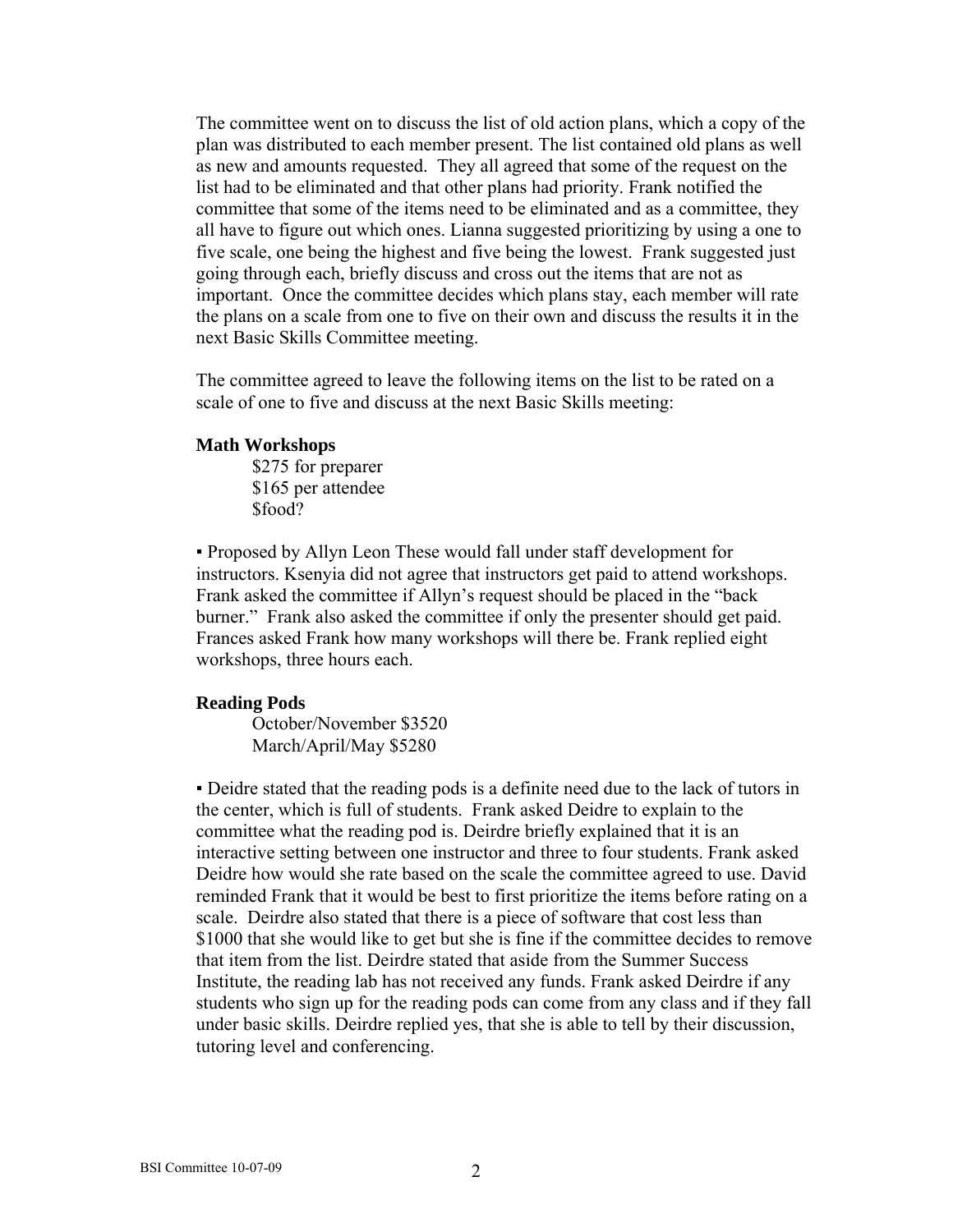## **Reading in the workplace**

\$295 per CD or \$590 per 5 computer sites or \$1180 per site license X5 (x2?)

▪ Proposed by Angie Ruiz. Reading in the workplace is proposed by Angie Ruiz. She briefly described what the software consist of. It is designed for students who are attending school but need to work.

## **Writing Pods**

## \$29,040 (fall/spring)

▪Writing pods are proposed by Kathleen Dorantes. Frank asked Deirdre how many instructors are involved in writing pods. Deirdre was not sure but that the schedule in the lab has the instructors who are involved. Norma asked Deirdre how instructors are paid. Deirdre stated they are only paid overload. Deirdre stated that the pods will be from March to the end of May. She added that the pods would not get going if they began in February because there are too many things going on.

## **ESL Books**

\$1600 **(**190 x 7.25)

▪Proposed by Leticia.Pastrana

## **Pronunciation Power 1+2**  \$5500

#### **Instructional Development texts**  \$3653.49

**Basic Skills class sets**  \$\$36,964.67

#### **Part time Instructional Specialist for students on probation**

▪This project was proposed by Norma Nunez. Norma stated that she is not requesting any money to work on this project. She is asking the committee to leave the remaining funds originally awarded alone, since they will be following up this semester. She added that all she wants is to complete this project.